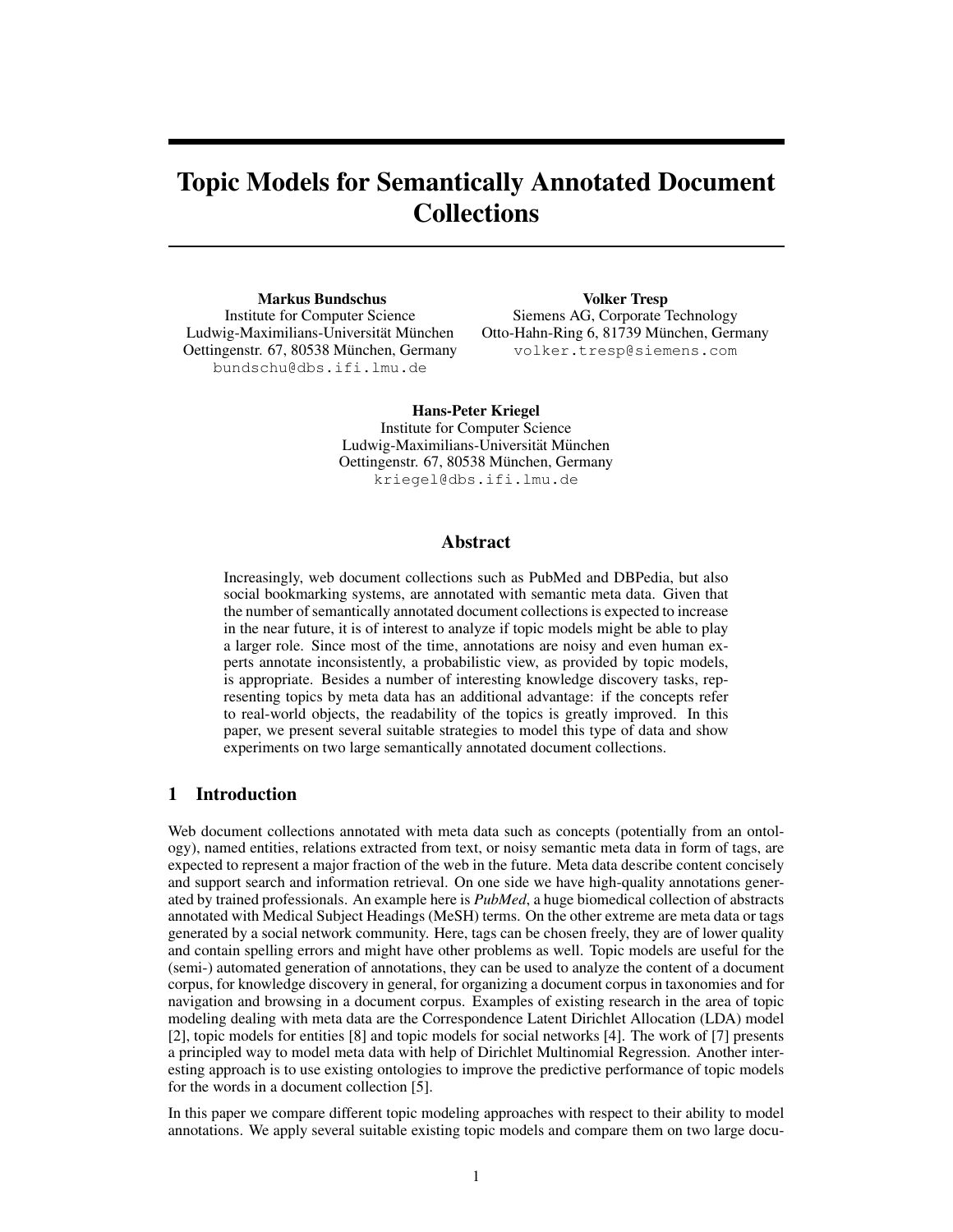Table 1: Corpora statistics for the two data sets used in this paper.

|                         | <b>PubMed corpus</b> | <b>CiteULike corpus</b> |
|-------------------------|----------------------|-------------------------|
| <b>Documents</b>        | 50.000               | 18.628                  |
| <b>Unique Words</b>     | 22.531               | 14.489                  |
| <b>Total Words</b>      | 2.369.616            | 1.161.794               |
| <b>Unique Meta Data</b> | 17.716               | 3.411                   |
| <b>Total Meta Data</b>  | 470.101              | 125.808                 |
| <b>Unique Users</b>     |                      | 1.393                   |
| <b>Total Users</b>      |                      | 18.628                  |

ment collections: PubMed and CiteULike<sup>1</sup>. PubMed is the largest biomedical document collection today, consisting of about 17 million abstracts most of them annotated with MeSH terms. There are approx. 22.000 MeSH terms arranged in a taxonomy. PubMed annotations are of high quality. CiteULike, is a social bookmarking system that allows researchers to manage their scientific reference articles. Researchers upload references they are interested in and assign tags to the reference. Since users can annotate freely and are not forced to use a specific vocabulary, annotations are noisy and error prone. The rest of the paper is organized as follows: in Section 2 we briefly describe the topic models used in our analysis. Section 3 gives information about the data sets, a perplexity analysis on both corpora and a user modeling analysis on CiteULike. Section 4 provides conclusions.

# 2 Models

Here, we briefly describe the models used in the experiments. For all models, we use Gibbs Sampling for inference.

LDA[1]: Instead of deriving a topic model of the word tokens in the document —as it is done in classical LDA— we form a topic model of only the meta data of the document. Depending on the type of meta data, we refer to this model as *Tag LDA* or *Concept LDA*. With this model we can analyze the topic structure of the meta data and we can predict additional meta data given a set of previously assigned meta data.

Link-LDA[6]: Originally, the purpose here was to model the relationship between document content and document hyperlinks. Applied to our context, a LDA models the document-word topic structure and a second latent structure models the meta data distribution. Mutual coupling is achieved since one single multinomial distribution  $\Theta$  is used to assign topics to words and to assign topics to meta data (see [6] for more information).

Corr-LDA[2]: Corr-LDA provides a principled coupling between the topic distribution of a document and its meta data. First, a standard LDA step is performed, where each word is assigned to a topic. Second, a word index is uniformly sampled and the current topic assignment of that word index is used to sample a concept from a concept-specific multinomial distribution. Each concept is conditioned on the topic that generated the uniformly sampled word.

User-Topic-Tag LDA [3]: Finally we use our recently developed model for collaborative tagging systems, which can model the most important entities in social bookmarking system, i.e., the users, its resources and their corresponding tags. Users are modeled in a similar way as authors in a related publication [9]. Tags are sampled with the same generative process as in [2]. The User-Topic-Tag LDA showed encouraging results in a personalized tag recommendation task by creating a personalized view on a document by sampling the document-specific topic distribution through the user-specific topic distribution.

#### 3 Experiments

The first data set consists of PubMed abstracts randomly selected from the MEDLINE 2006 baseline database provided by the NLM. The second data set is a snapshot provided by the social bookmarking system CiteULike. Word tokens from title and main text were stemmed with a Porter stemmer and stop words were removed. In both data sets, word tokens occurring less than five times were filtered out. Table 1 summarizes the corpus statistics.

<sup>1</sup> http://www.citeulike.org/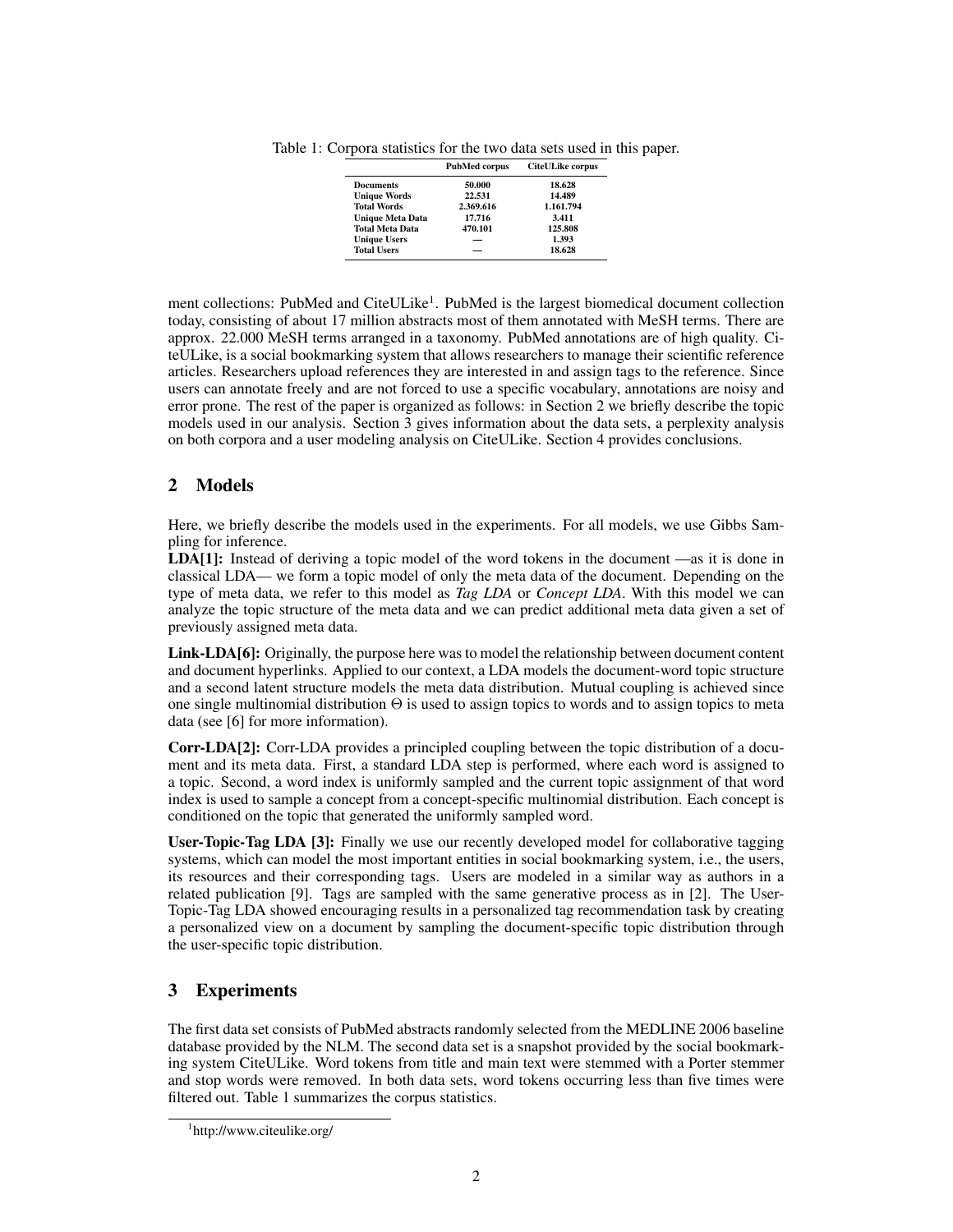| <b>HIV Topic</b> |                |                               | <b>Phosphorylation Topic</b> |                     |                |                                              |                |  |
|------------------|----------------|-------------------------------|------------------------------|---------------------|----------------|----------------------------------------------|----------------|--|
| Word             | Prob.          | Concept                       | Prob.                        | Word                | Prob.          | Concept                                      | Prob.          |  |
| viru<br>viral    | 0.118<br>0.064 | <b>Humans</b><br><b>HIV-1</b> | 0.06<br>0.06                 | phosphoryl<br>kinas | 0.130<br>0.118 | Phosphorylation<br>Prot.-Serine-Threon. Kin. | 0.123<br>0.075 |  |
| infect           | 0.058          | <b>HIV</b> Infections         | 0.059                        | activ               | 0.060          | Proto-Oncogene Prot.                         | 0.060          |  |
| virus            | 0.035          | <b>RNA. Viral</b>             | 0.042                        | tvrosin             | 0.036          | 1-Phosphatidylinositol 3-Kin.                | 0.047          |  |
| hiv-1            | 0.047          | <b>Virus Replication</b>      | 0.045                        | akt                 | 0.060          | <b>Proto-Oncogene Proteins c-akt</b>         | 0.047          |  |

Table 2: Selected topics from a TC model with T=200. Top words and MeSH concepts are shown.



Figure 1: Perplexity on the test set. 50% of the meta data per document were chosen as held-out.

Parameters were estimated by averaging samples from ten randomly-seeded runs, each running over 100 iterations, with an initial burn-in phase ranging from 500 to 1.500 depending on the trained model. We found the number of burn-in iterations to be a convenient choice by observing a flattening of the log likelihood. Instead of estimating the hyperparameters  $\alpha$ ,  $\beta$  and  $\gamma$ , we fix them to 50/T, 200/W and 200/C respectively in each of the experiments (W words, C concepts).

#### 3.1 Concept/Tag Perplexity and Topic Structure

We measure meta data quality in terms of perplexity and follow the evaluation procedure of [9]. All perplexity values were computed by averaging over ten different samples. Figure 1 plots the perplexity over the held-out meta data of each model for different values of T. We observe that the models, which include the word tokens into the computation of the likelihood clearly outperform the standard LDA model, which only analyzes the structure in the annotations. On the PubMed Corpus the Corr-LDA model performs much better than the Link-LDA model. This is still the case for the CiteULike corpus, but the difference in performance is smaller.

Table 2 shows word probabilities and concept probabilities for two typical topics found in the PubMed data set. Clearly, the concept representation is much more representative for the HIV topic, resp. Phosporylation topic if compared to the assigned words. While the HIV topic might be quite intuitive for the reader, the Phosphorylation topic is sensible, as well: the concept representation gives much more detailed information.

Since the tags in the social bookmarking system CiteULike were chosen freely and by nonprofessionals, the tags which are ranked highly for a topic were still quite expressive but were somewhat more noisy. An interesting observation can be made: top scored topic tags often contain identical terms with different spellings or terms and their abbreviations (consider e. g. IR vs. information retrieval). All learned topics are available online<sup>2</sup>.

#### 3.2 Modeling Users in Social Bookmarking Systems

Here, we validate if the modeling assumption made for the users holds in the User-Topic-Tag LDA model. We identify all users in our data set which are members of groups in CiteULike. CiteULike

<sup>2</sup>http://www.dbs.ifi.lmu.de/∼bundschu/NIPS WS supplementary/info.html